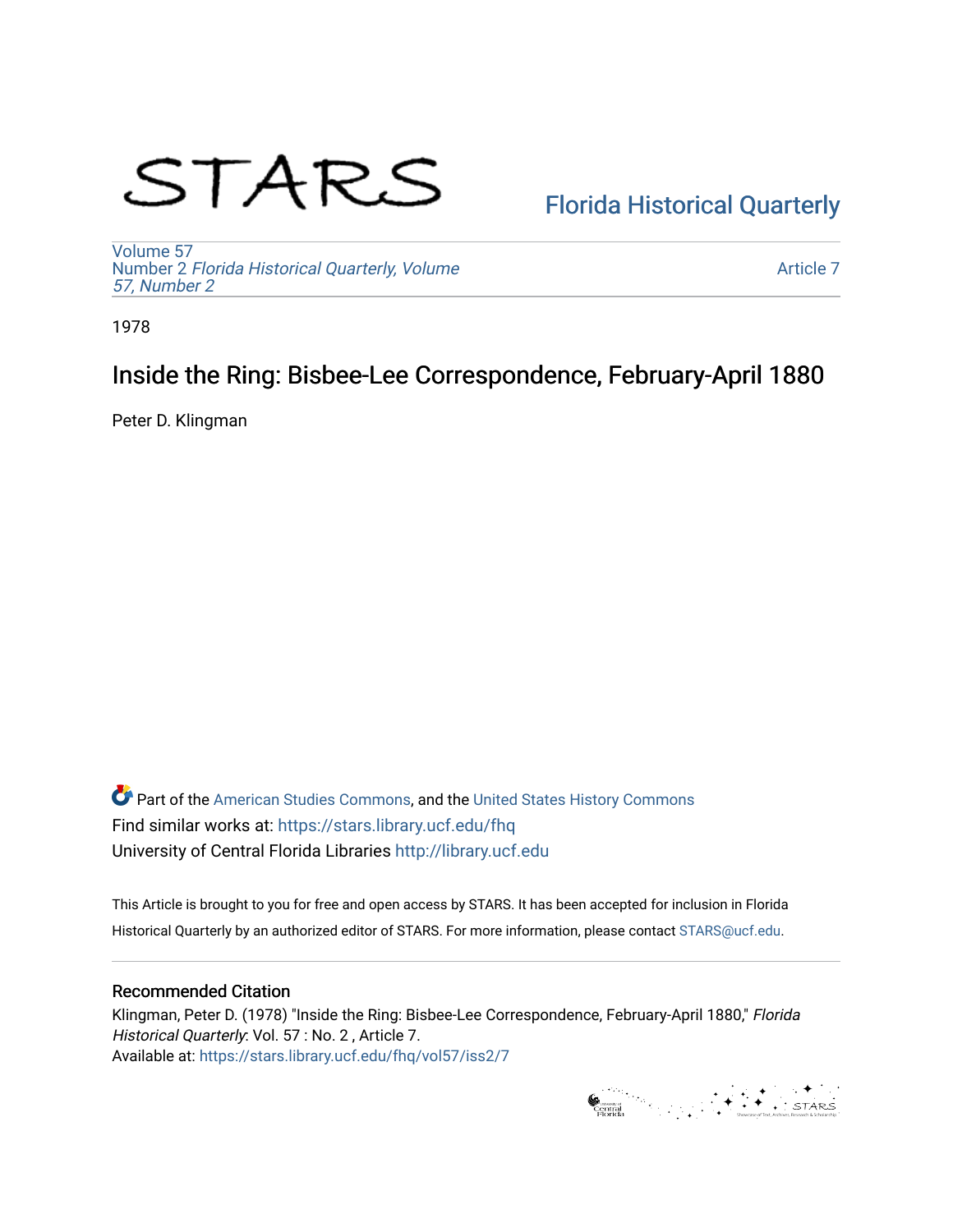# INSIDE THE RING: BISBEE-LEE CORRESPONDENCE, FEBRUARY-APRIL 1880

#### *by* PETER D. KLINGMAN *\**

THE ELECTION YEAR 1880 was critically important to Repub-<br>licans nationally and in Florida. Despite the abandonment of licans nationally and in Florida. Despite the abandonment of southern Republican party organizations in the wake of Rutherford B. Hayes's narrow victory and the resulting compromise in 1877, neither the national G.O.P. nor Florida Republicans were politically moribund. On the national level three Republican giants were in pursuit of the presidential nomination though none were to achieve it - Ulysses S. Grant, considering a third term, a move especially popular with southern blacks and carpetbaggers, John Sherman, secretary of the treasury in the Hayes administration, and James G. Blaine, "the Plumed Knight," powerful United States senator from Maine.<sup>1</sup>

In Florida the Republican candidates for governor were also influential politicians. The party's choice was one which mattered, for it was not yet an era in which Florida Democrats, divided themselves between moderate ex-Whigs led by George Drew and old-line Democrats under William D. Bloxham, were assured of victory. The two G.O.P. candidates who were being mentioned most prominently were Simon B. Conover, retiring United States senator, and William Ledwith, Jacksonville postmaster who, despite previous pro-Confederate sympathies, had come out supporting Grant for a third term presidency. Ledwith hoped thereby to win the endorsement of the state's black Republicans.<sup>2</sup>

Mr. Klingman is instructor in social science at Daytona Beach Community College, Daytona Beach.

<sup>1.</sup> George N. Mayer, *The Republican Party, 1854-1966,* 2nd ed. (New York, 1976), 198-200.

<sup>2.</sup> Edward C. Williamson, *Florida Politics in the Gilded Age, 1877-1893* (Gainesville, 1976), 62; *Savannah News,* n.d., quoted in Tallahassee *Weekly Floridian,* April 27, 1880. The article cited former Florida tax commissioner J. B. Stickney as a possible candidate. Harrison Reed, former governor, was facetiously mentioned in the Tallahassee *Weekly Floridian,* February 3, 1880.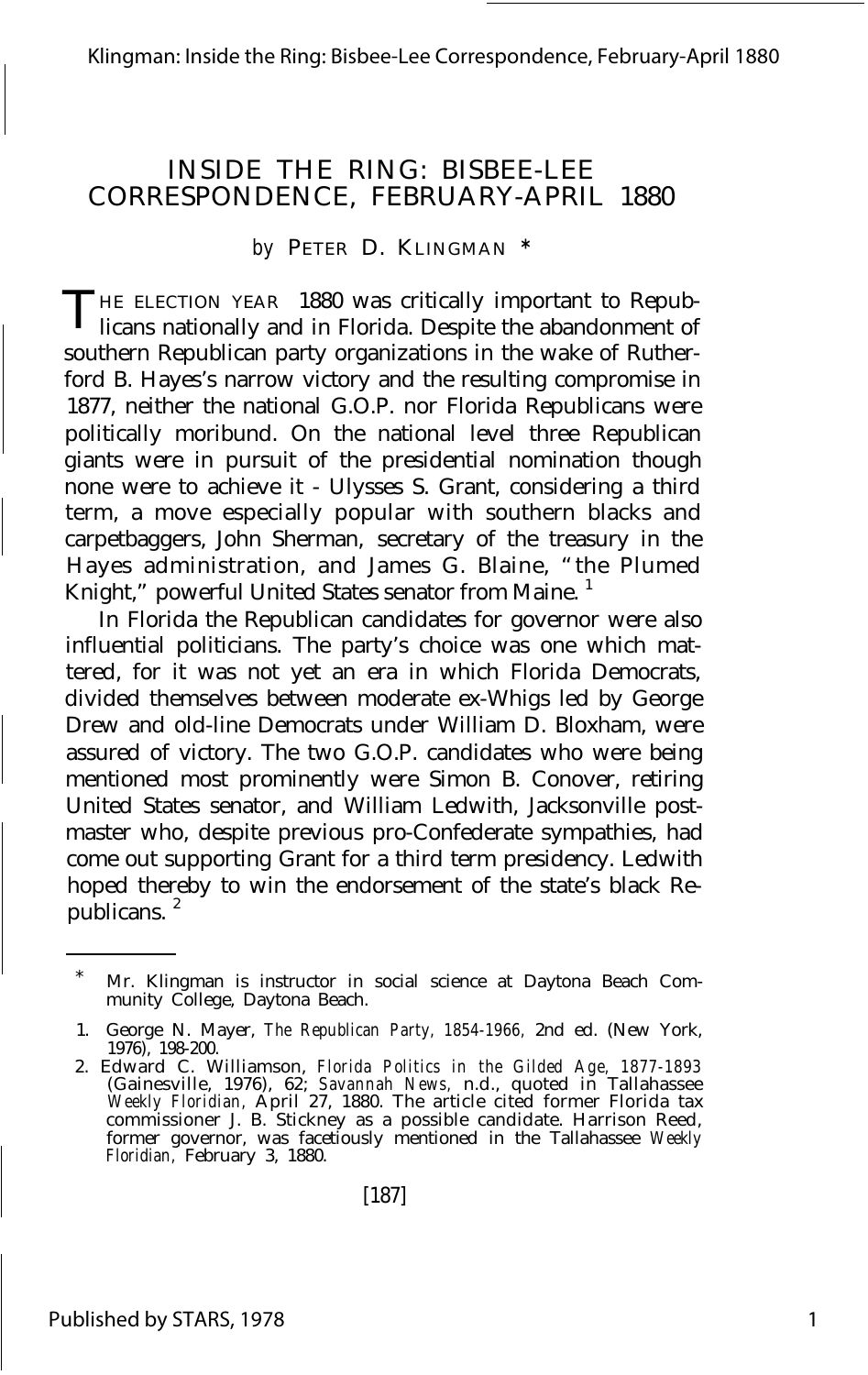What follows is an exchange of letters concerning these and other issues. They were written between February and April 1880 by Congressman Horatio Bisbee, Jr., representing East Florida (second electoral district) and Joseph E. Lee, the powerful black Jacksonville Republican who controlled much of the Negro vote in the second district. Both men were members of the "ring" faction of the state Republican party, that group of federal officeholding Republicans generally opposed to the patronage powers of the governor and other state officials.<sup>3</sup>

The Bisbee-Lee exchange is of historical significance, for the letters shed new light on G.O.P. thinking in Florida in the post-Reconstruction period. Moreover, they reveal something of the personalities of the men themselves and of the nature of the relationship that existed between them. Horatio Bisbee had settled in Florida following the Civil War and had established a prosperous legal practice in Jacksonville before his entry into politics; he was always a central figure in the bitterly divisive intra-party struggles among Florida Republicans during and after Reconstruction. Indeed, East Florida Republicans commonly divided into pro- and anti-Bisbee forces as each congressional election approached. <sup>4</sup> Joseph Lee, on the other hand, had been one of the first Florida Negroes to pass the state bar examination, and he wielded considerable influence among Florida freedmen. During Reconstruction and in the years after 1876 Lee held a series of federal appointments in Jacksonville. He also served as chairman of the Duval County G.O.P. and secretary of the Florida Republican party continously until his death in 1920.<sup>5</sup> Finally, the corerspondence between Bisbee and Lee confirms that intra-party feuding continued to remain the Florida Republican party's central weakness in the post-Reconstruction period as it had been in the years after the Civil War. The letters which follow are in the Joseph E. Lee Memorial Library and

For a discussion of Republican factionalism, see Williamson, "In-dependentism: A Challenge to the Florida Democracy of 1884," *Florida Historical Quarterly,* XXVII (October 1948), 131-56.

<sup>&</sup>quot;Autobiographical Sketch of Horatio Bisbee," misc. mss box 35, P. K. Yonge Library of Florida History, University of Florida, Gainesville; Wanton S. Webb, ed. and comp., *Webb's Historical, Industrial, and Biographical Florida,* 2 vols. (New York, 1885), I, 131. Biographical sketch of Joseph E. Lee, *Jacksonville Magazine,* January-

February 1976, 22-24; Webb, *Webb's Historical, Industrial, and Bio-graphical Florida,* I, 37.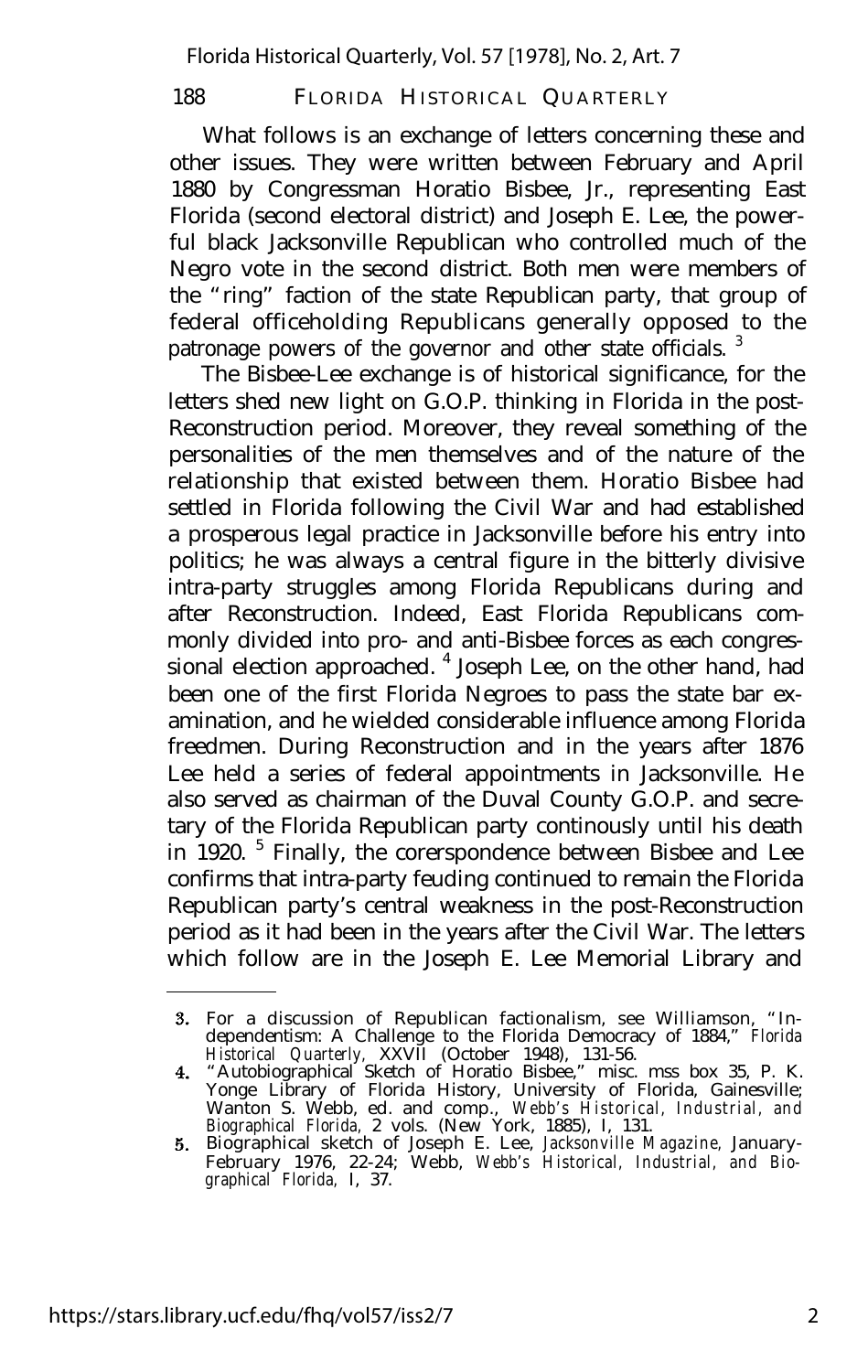## INSIDE THE RING 189

Museum, Jacksonville. Spelling and punctuation have not been altered.

Dear Colonel:

I suppose you will be quite surprised to hear from me and I should not trouble you [with?] the facts, that above my name follow writings to the *Patriot* from this City, I think as trying to leave the impression on your assistant that I am working to advise with Mr. Durkee for Congress. <sup>6</sup> I do not think I need assure you, that I shall do what I can to return you to Congress, it matters not what others may say, and just now I have as much as I can do to make some support for my family. I hope you may succeed in getting your seat because you were honorably elected to it.<sup>7</sup> Let me hear from you at anytime.

Joseph E. Lee

Feby 9 '80

P.S. I am doing what I can to have Republican success, when, I shall sink into insignificance as far as politics are concerned. -L.

Washington, D.C. Feb'y 17, 1880

Friend Lee,

I was not in the least surprised to receive yours of the 9th inst.

I commenced a letter to you yesterday at N.Y. but finding I had not the time to complete it before [leaving?], abandoned it till here. The subject was not in my personal interest however. I was not surprised for the reason that I was not unconscious that a few wouldbe malcontents have underestimated your sagacity, independence, & foresight. I have never believed they would succeed either in convincing you that they had a grievance or of making you an appendage to one of their insurrections. <sup>8</sup> I have

<sup>6.</sup> Joseph Durkee came to Florida with the Union army and served as the Freedmen's Bureau agent in Alachua County before moving to Jacksonville.

<sup>7.</sup> House Miscellaneous Document 26, 46th Congress, 1st sess., records the testimony involving Bisbee's contested 1878 congressional race against Noble Hull.

<sup>8.</sup> Political opposition to Horatio Bisbee in 1880 referred to, while not stated explicitly, was from one of two possible sources: in Alachua County, Leonard Dennis and Josiah Walls, ex-congressmen who eventu-ally would run against Bisbee in 1884; or in Duval County, where a "reform" faction of Republicans led by businessman Jonathan C. Greeley, former Governor Harrison Reed, and Negro leader Emanuel Fortune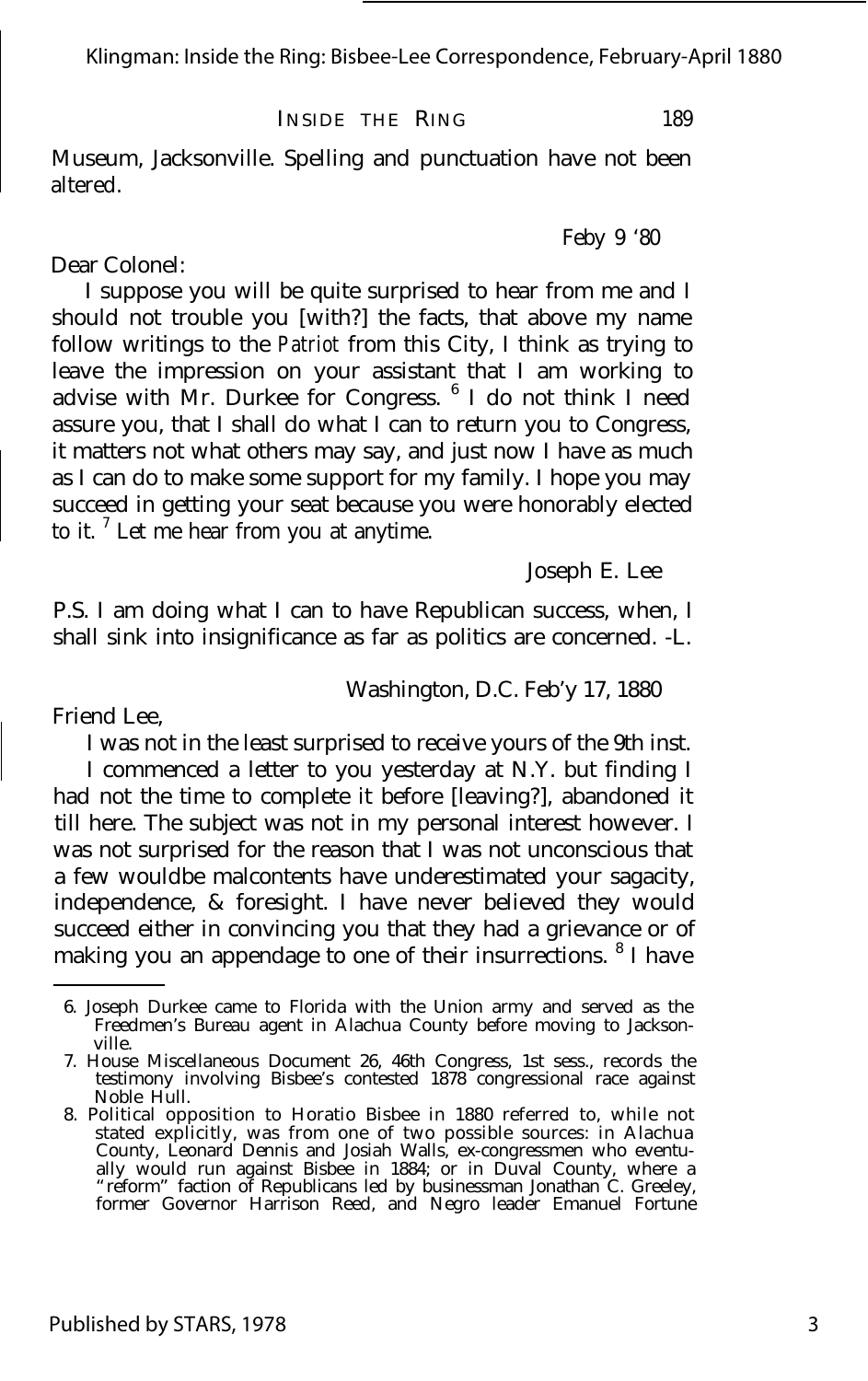no malice, hatred, or ill will towards anyone. I have or may have committed errors of the head, but my political course is untainted with any intrigue with democrats for personal ends or even with an impure party thought. It must have occured *[sic]* to the reflecting mind that no man ever had a harder struggle to give effect to the votes of a people or to teach our enemies to respect us than I have. Not only contested seats involving large expenditures, but a democratic Senate & House, and an administration that does not appreciate our condition. Had I consulted my own wishes & interests, I should have abandoned the fight after 1876, but I could not do so & respect myself, much less those who expressed their wishes at the ballot box.

Let me say now that if we win in 1880 or not, you cannot do as you suggest. The struggle to preserve the results of the war for the next ten years will be a momentous one, and your position is such that you will have to bear your part of the burden & share the honors of the victory when one [?]-I thank you for what you say, but I have not had the least concern respecting your attitude.

If I am renominated I shall continue fiercer than ever for success, but if this convention  $^{9}$  is of the opinion that another can be selected, possessing more elements for success, or who is more devoted to the cause, I shall not pine over it nor attempt to make mischief.

We must move cautiously in the matter of nominating a governor. I do not look upon the subject in a place-limiting aspect. What we want is a man, who when elected, will give a *calm, dispassionate, [?] and honest government* under which colored men can have a place on the jury & thus put an end to sending them to the penitentiary for stealing a turnip, to their whipping and mal-treatment through democratic cussedness & save our school system-our only hope-from destruction. We ought to win on that issue alone. And we want none in office who will not work for our party supremacy when work is needed.

had been formed. See Peter D. Klingman, *Josiah Walls: Florida's Black -Congressman of Reconstruction* (Gainesville, 1976), 126; Williamson, *Florida Politics in the Gilded Age,* 65-66. *Jacksonville Union,* n.d., quoted in Tallahassee *Weekly Floridian,* March 16, 1880, was concerned about two Republican county slates in Duval County.

<sup>9.</sup> The East Florida second district convention was held in Jacksonville, May 10, 1880.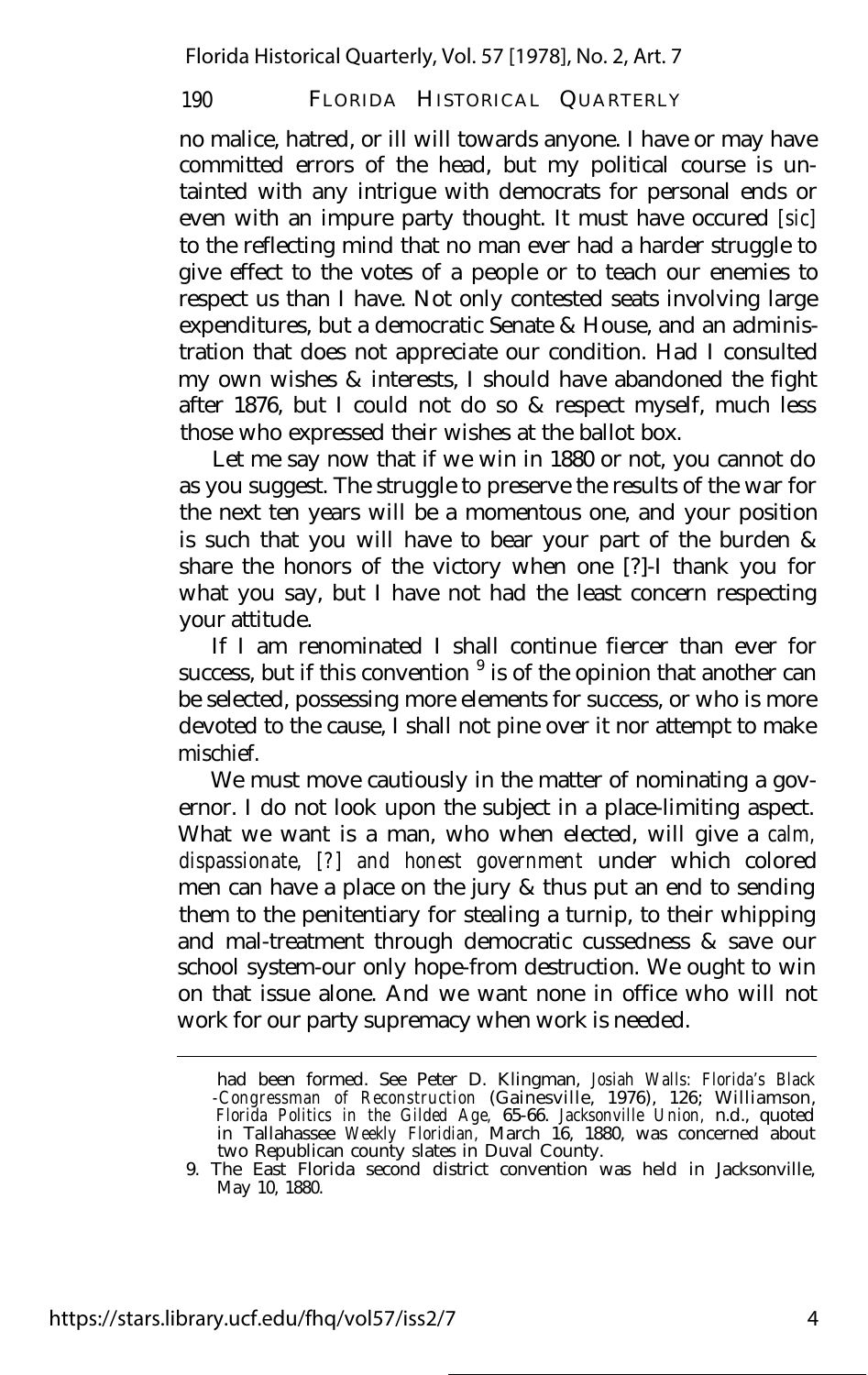Some have thoughts that I should be nominated. *I do not think so* and for many reasons that appear cogent to me, I have taken myself out of that race. *I must insist on it.*

I believe I can name a ticket that will win. *Our candidate will be counted out* & will be put in by a quo warranto after a democratic cabinet has been appointed, who will not resign. <sup>10</sup>

*This I predict,* and you can see for such a fight we want a calm, stately, persistent man, whom no obstacle will oppose and no terror alarm. A man *who has smelt gun powder and smiled at the blue smoke of the enemy* is, I fear, only fit for such a work. To ignore the appeals of a personal friend and pleasant acquaintance is a hard thing to do, but in a great crisis such firmness is necessary.  $11$  The conviction here grows stronger and stronger that *the presidency may turn on Florida's vote,* in other words, the possible destiny of a country may depend on it. Hence we should be cautious.

It is probably [clear?] to you that I have regretted that you will not return where your influence would be greater perhaps than it is,  $12$  and I have struggled to have you return, but the *complications* were such that I could not control it: of this however you are familiar. I think it policy & right to remove a growing misimpression that our victory this year will be an easy one. I do not believe it, and such a feeling may damage us immensely. - I shall get my seat but when I cannot specify.

H. Bisbee, Jr.

Feby 20th '80

Dear Colonel:

Yours of recent date came to hand and I assure you, I was quite pleased to hear from you. As you say, and as I believe, we are to have one of the hardest, if not the hardest, that we have ever had in this State. I am willing to my [material destroyed] as a Republican [material destroyed] and the consequences be what they may.

<sup>10.</sup> *Quo warranto* proceedings refer to the recovery of a political office through the courts following a contested election.

<sup>11.</sup> Tallahassee *Weekly Floridian,* March 30, 1880, speculated that Bisbee was supporting Dennis Eagan of Madison County for the Republican nomination.

<sup>12.</sup> Joseph Lee in 1880 held two federal patronage positions in Jacksonvilledeputy collector of customs and deputy collector of internal revenue.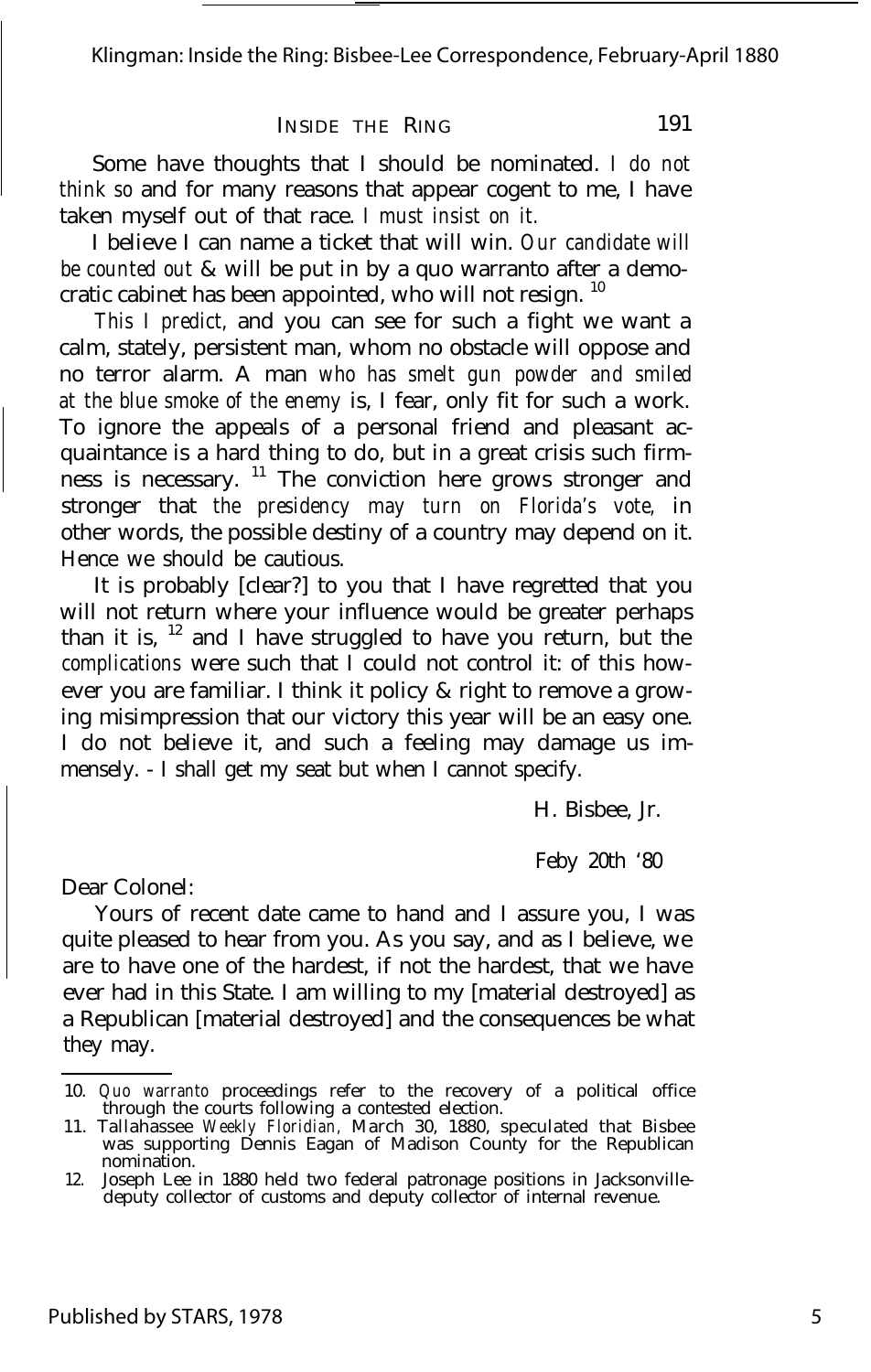#### 192 FLORIDA HISTORICAL QUARTERLY

As to our standard bearer in the great gubernatorial contest, that we must soon [decide?]. I do not know what person you favor, but almost everyone concedes that you would be the proper man. <sup>13</sup> Some of us however know the great sacrifices that you have already made and the greater one that you would have to undergo and therefore do not press it.

I came to the conclusion long since that we must have as our gubernatorial standard bearer, one to the manner born, and, I think you can readily perceive my reason for this. We are the 'outs' and what that means [material destroyed] and we must get as many supporters and direct and indirect friends and supporters as possible. We can not ignore the facts, nor disregard it, that the democracy will lose much of their argument, if it can be called such, when they [material destroyed] . . . be forced to unseat at the head of our ticket a strong man, and, yet as they say, "one of their own."

Many of us think that Genl. Ledwith is the best available man, and [?] with effort to nominate him. Our leaders are so reserved that we cannot find what man they would wish us to support, so the general means of the people is being drawn closer and closer to the General, so much so, that I am inclined to think he will be nominated by acclamation if the people's voice is not stifled as it was at Madison.  $^{14}$  It is my aim & shall be my earnest effort to have success for the whole Republican cause, and if I can be of any aid to you, let me know.

I believe I could be of much service to you and the Republican cause at large, if I were made a special or local State agent of some kind, say for instance, of the Post Office or Customs, or any other thing. This is often done, and Secretary Sherman would do it, I have no doubt, if it were called to his attention. He might see the advisability of such a thing, as there would be no confirmation.

Joseph E. Lee

<sup>13.</sup> There is no direct evidence linking Bisbee to any candidate for the Republican gubernatorial nomination, only that he clearly opposed William Ledwith.

<sup>14.</sup> The Republican state nominating convention in 1876 in Madison resulted in a "bolters' convention" that had temporarily split the party between two gubernatorial candidates-Governor Marcellus Stearns and Senator Simon Conover. Conover, however, withdrew that September. See Klingman, *Josiah Walls,* 110-11.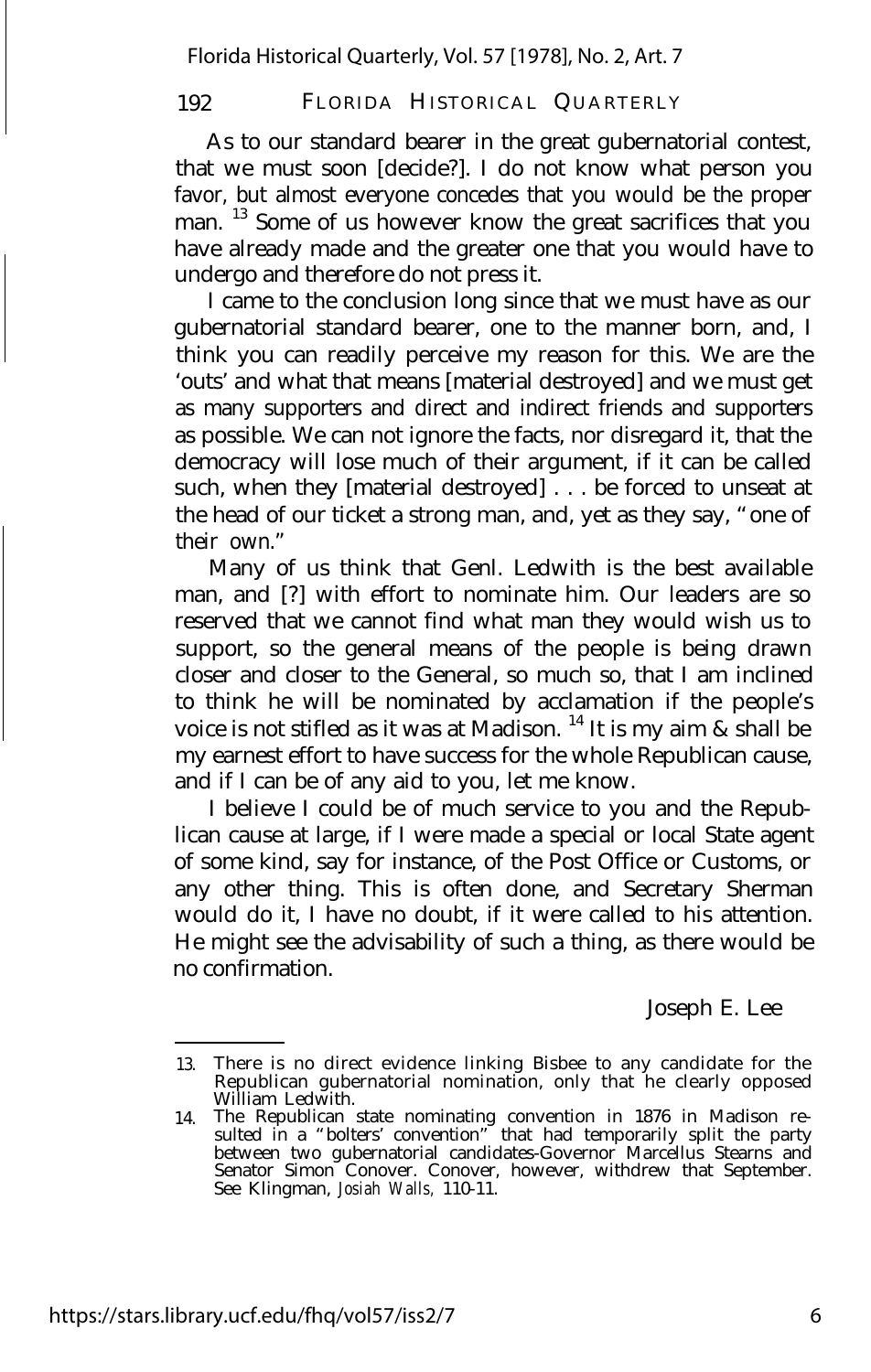#### Washington, D.C., Feb'y 26, 1880

Friend Lee,

Yours of the the 20th at hand. Secretary Sherman has become a little timid in his discretionary appointments from adverse near-proper criticisms. I hope to secure you a position through an increase of deputy collectors Int. Rev. I have been as anxious to help you as you are to have it, but the difficulty is to find something that will not take you out of the State. As to the governorship - I have talked with Gen'l Ledwith very fully on this subject and as he will tell you, I am inclined not to commit myself. Duval County should exercise a powerful influence in the convention. Her citizens will have to furnish a large portion of ordinary work for the campaign. It should send a strong delegation, and I am inclined to think should act as a unit. I expect to see you & talk the matter over before the convention meets.

I like Gen'l Ledwith personally but have had doubts as to his strength. I fear he would be furiously assailed, and perhaps any other candidate will.

I have studied the question somewhile and believe that the nomination of a Southern man would concentrate a firm [?] against "Scalawags," & thus relieve the "carpetbaggers." For this reason I have favored a Southern man if we can find one that will stand firm.

Your views as to my position are correct.<sup>15</sup>

Whether I shall be seated this session can be accurately predicted about two weeks from now. I do not doubt that I shall be sometime before *the 9th of March 1881.*

H. Bisbee, Jr.

*Confidential* Washington, D.C., March 8th 1880

Friend Lee,

My anxiety for the successful devotion to our cause, moves me to write you *in strict confidence,* which I ask you to keep, whatever may be your actions to other gentlemen. During two campaigns as a candidate for Congress, *I never made a pledge or promise of office* to any individual.

<sup>15.</sup> Bisbee's rejection of the idea that he himself would become the Republican gubernatorial nominee.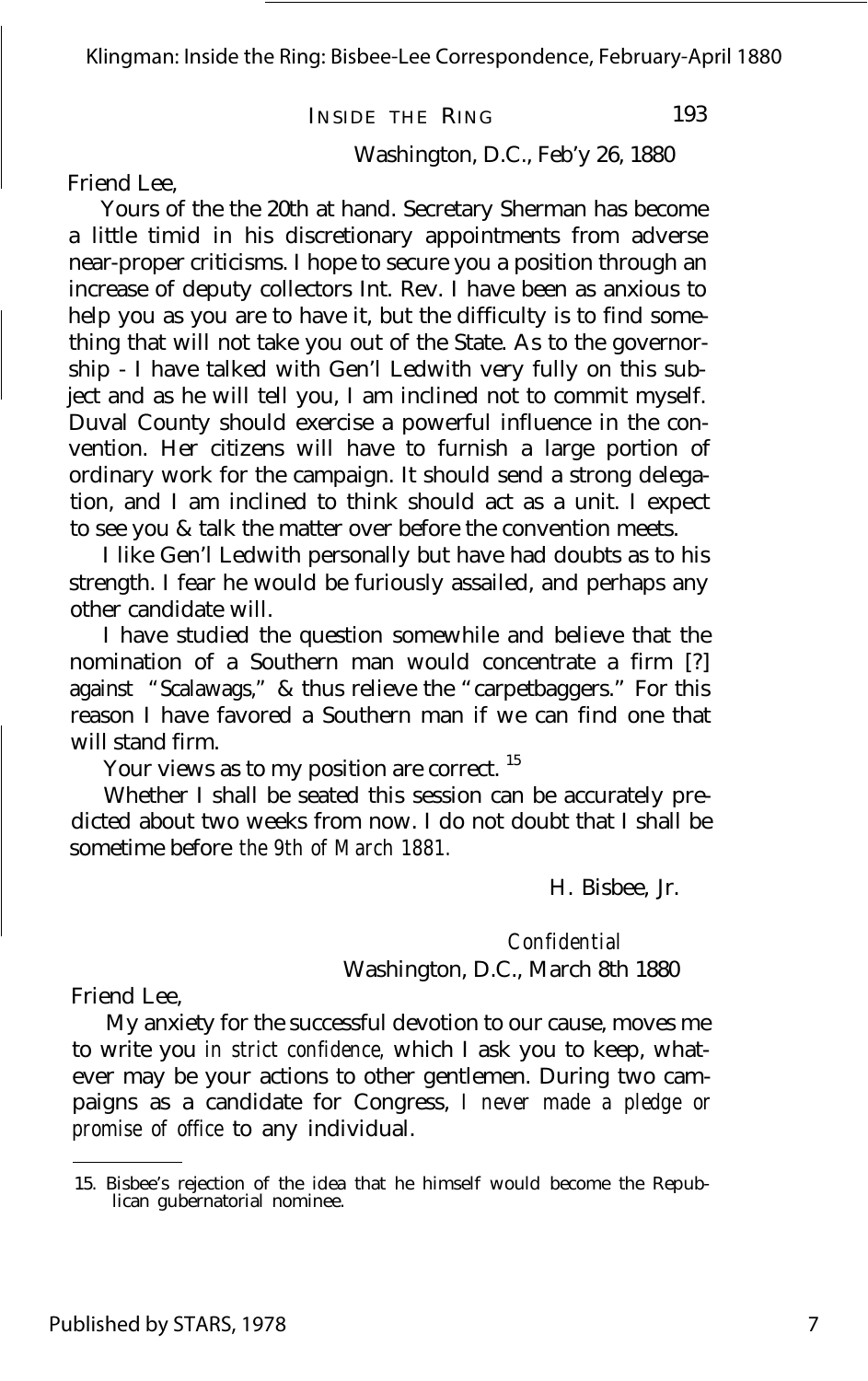But as I have for several months formed an intention if I am elected to Congress again, I will elect a Pres. *to very prominantly* recognize your race by your appointment to one of the higher Federal offices. I do not think it improper to try as to you. I wish to add that I intend and shall do it, however great may be our friendly differences or *pending* questions before its people, or however divergent our course may be as to a State ticket.

If there is a man in Florida that will do more, or more effective work to carry our State ticket than I will, I do not know where he is; and in view of the blows that I have given and taken in the past 15 years on the stump, in private life, and in the courts, I have no doubt that my fidelity to our party will not be deemed to spring from personal interest entirely. As you and others have assured me that I should be renominated for Congress on which assurances I can doubtless rest my interests, without any special effect on [?]. First, personal interest would, to an ageeable mind, dictate that I should have little to say [regarding?] State matters.

But strange as it may appear, *the success of a formal and able Republican State ticket* will be of more personal value to me, and a greater victory, than its defeat though I will be re-elected in the latter event.

I have therefore concluded today this, the manner in which our county conventions have been called seem to me well calculated to produce chaos with its resulting consequences. Personal hostilities, bitterness of feeling, and a complete villification of the influence of Duval's delegation in conventions, and especially the alienation from our cause of two or three hundred voters in Duval County inclined towards me, but without strong party attachments, and easily repelled. It certainly never was *in the power of a committee* of 16 to resolve this fire if that number should constitute a quorum. Such a proceeding is wholly void. The committee might authorize a selected subcommittee to act for them and vest it with full power, but generally in that case, the subcommittee is vested with inside powers.  $^{16}$ 

Such irregular proceedings furnish the dissatisfied with the strongest possible ground for ignoring its action and proceeding [?]. This must be considered. Again it will be looked upon *as an*

<sup>16.</sup> Apparently the "reform" faction called for an early county convention without the consent of the county executive committee.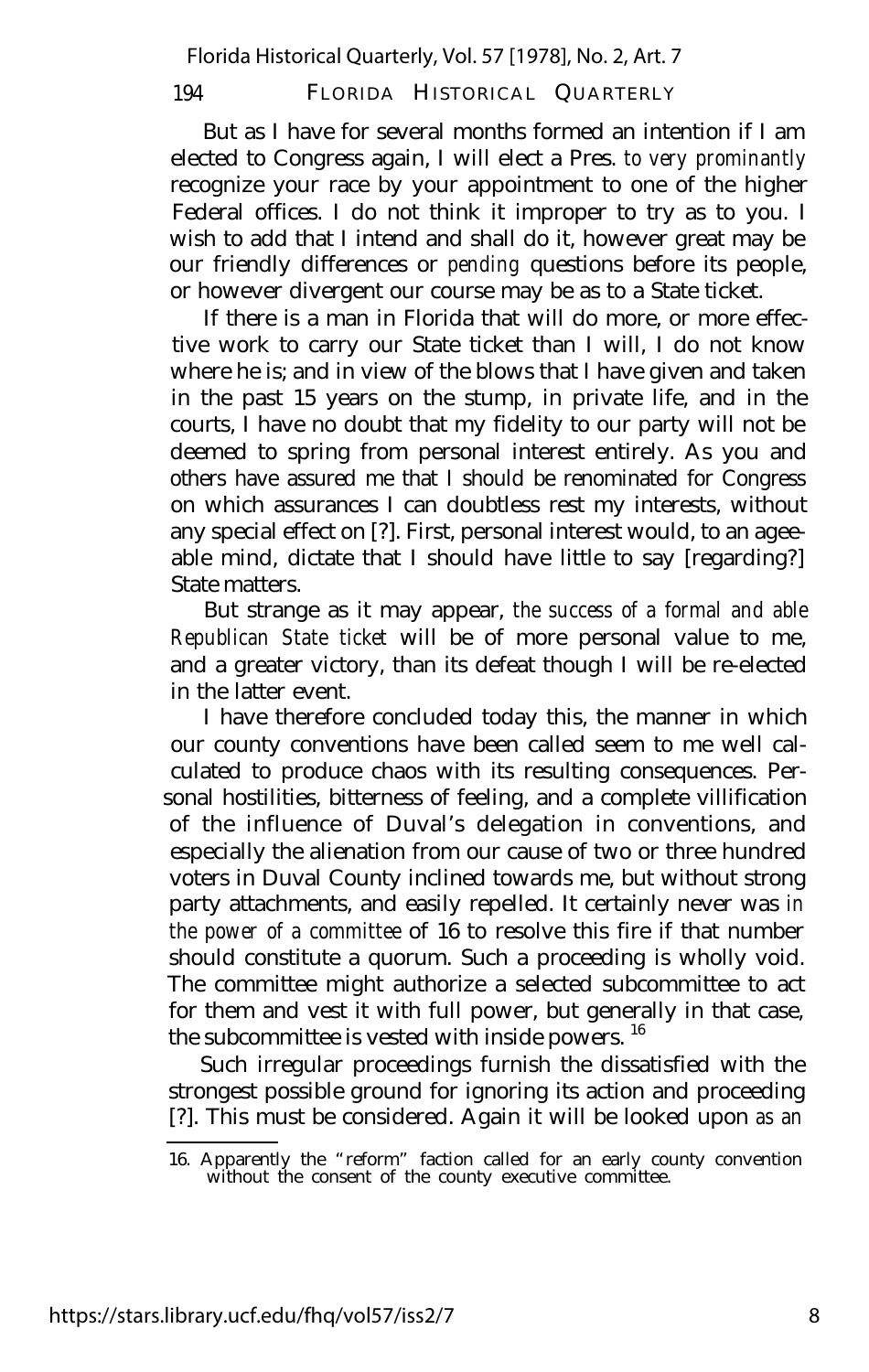#### INSIDE THE RING 195

*act of desperation and as an exhibition of weakness* on the part of Ledwith's friends which others will readily seize upon and reject to his detriment elsewhere. Nor is it necessary. If the real sentiment (not manufactured) of the mass of our voters in Duval is for Ledwith, then he has nothing to fear in having a convention regularly called on full and ample notice. Duval, as I understand it, will present no candidates for Gov. save Ledwith, and *it will be the duty of every delegate* to stand by him, those whose first choice is not Ledwith, as well as those whose first choice is for him. He will thus have the influence of a solid delegation. I beg you to consider this calmly and dispassionately uninfluenced by those whose advice springs from personal interests or aspirations. Remember that a party rupture in Duval will disgust and drive from us hundreds of voters in all parts of the State, especially those who will look upon it as premonition of defeat. We have everything to gain *as a party* by having a full meeting of the committee and a convention regularly called; say about the 20th of April, and *nothing to lose by it.* <sup>17</sup>

I think only a few of us are counting too certainly on success. *It is an imagined context at best* and without unanimity of action, and a ticket that will command the support of what may be to me the non-partisan voters, we shall be fearfully whipped: and [?] not get that material aid from the National Committee which we are sure of, with unity of action and a solid front.

Please see Garvin and consider this matter-with reference to your appointment to some position, I can see that the prospect is exceedingly good on the commencement of the next fiscal year, but not certain before then.<sup>18</sup>

With reference to the Presidency I suppose there is no doubt that Florida is for Grant. I wish to add that I have no *personal* choice for Governor. My only wish is this: it is necessary his nomination shall not detract from his strength and that it shall not be a manufactured one but either spontaneous or deliberate exercise of judgement.

H. Bisbee Jr.

<sup>17.</sup> The convention was held on May 5, 1880. See *Jacksonville Union,* May 6, 1880, quoted in Tallahassee *Weekly Floridian,* May 11, 1880.

<sup>18.</sup> William Garvin was the principal of the LaVilla school and a member of the Duval County Republican executive committee.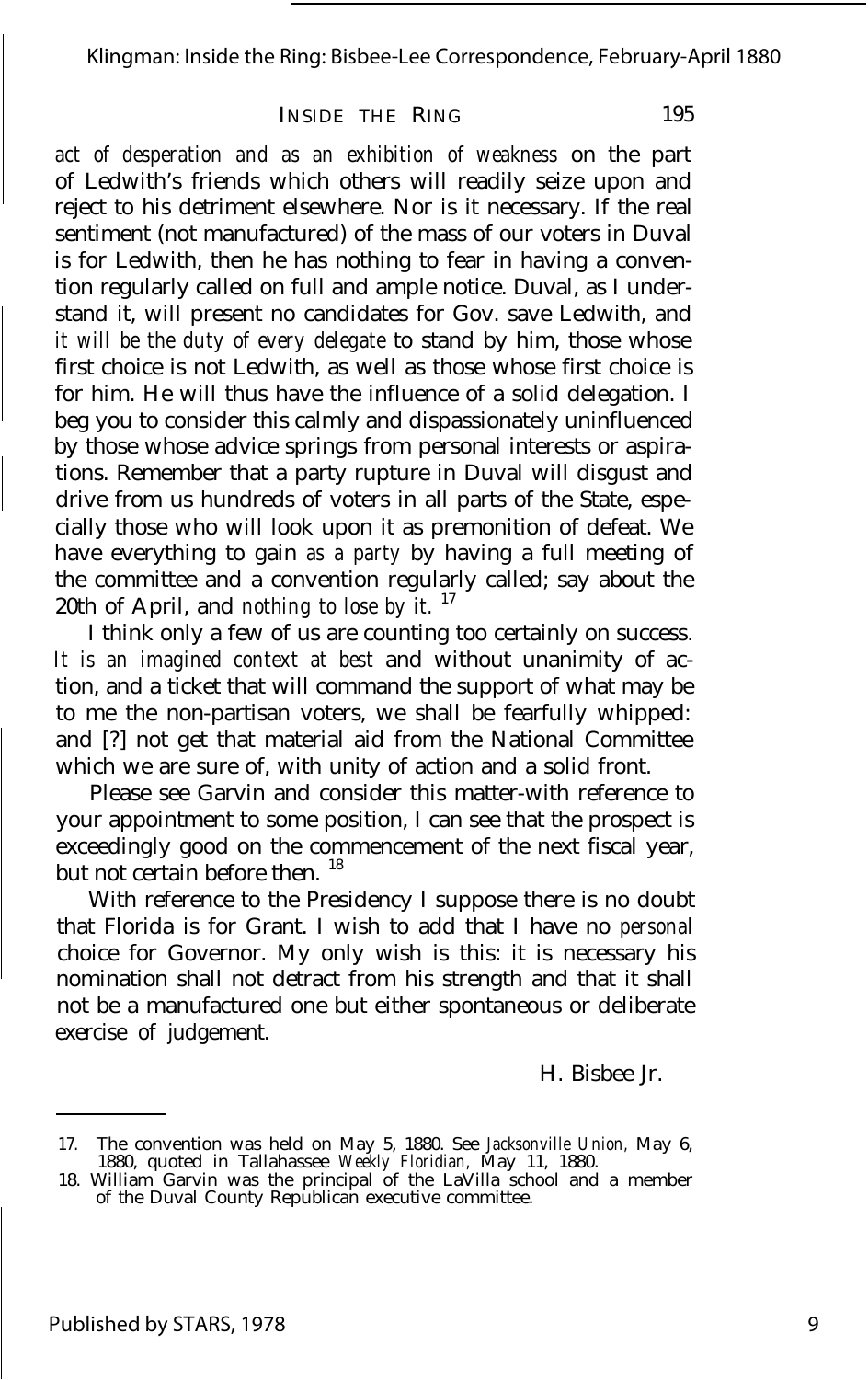196 FLORIDA HISTORICAL QUARTERLY

Mar 12 '80

My Dear Colonel :

I received your letter, and I assure you that I was quite pleased to hear from you and to read that what you said in your letter. The Committee will meet tomorrow and I am almost certain they will endorse all that was done the other day. <sup>19</sup> I should have answered your other letter but for the fact that I left for Madison, Monticello, and Tallahassee, and on my return, I found your letter of the 8th inst. which, I answer you, I shall keep *strictly confidential* as you request me. I have sufficient confidence in you to believe that if you make a promise to anyone that you will keep it, and it matters not what emnity persons may undertake to create between us, we understand each other & can work with each other.

Our Convention is called so early for the purpose of giving Grant a Boom in our State. Senators Conkling and [?] think that our State Convention is put off too far and I use [the?] words of the former in a letter to one of us where he says that if we wish Grant our nominee, we must agitate and call our own. Mr. Sherman would not have any chance if our Convention meets now; nor would Mr. Blaine because the people here do not know them. There will be a full meeting of the Committee tomorrow, and I shall write you at once as to their action. Hoping you continue to enjoy good health, and soon obtain that which is yours of right-your seat in Congress, and thanking you for your kind appreciation,

Joseph E Lee

#### Washington D.C. March 17 1880

Friend Lee:

Yours of the 12th, mailed on the 14th, is at hand. What I say to you, you can rely upon and you will not be disappointed. I care nothing about newspaper gossip.

I understand well the object of the early meeting in Duval; not only to give Grant a boom, but those jealous of Ledwith, and those do not believe he is the strongest man to nominate for Governor think that he is hurrahing for Grant - to promote his own purposes. My anxiety for success in Florida and in the

<sup>19.</sup> There is no record of the proceedings.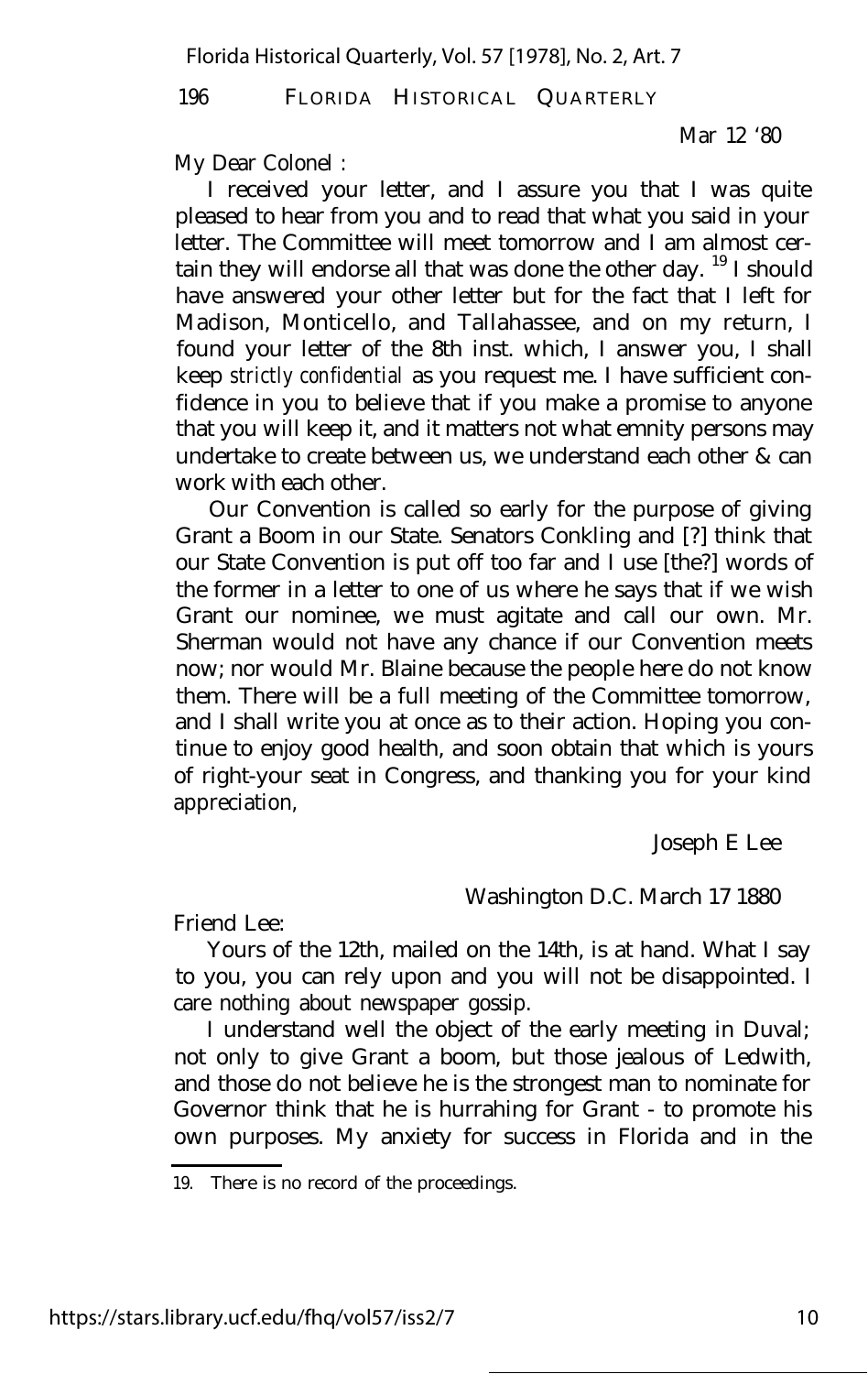nation, together with my natural caution, may make me cowardly-but-I confess I think it unwise and unsafe at present to instruct delegates either for Congress, Governor, or President.

Penn. is the only State, *safer for the Republican ticket,* that has influence for Grant, and even a change of eleven voters there would have defeated insurrections, and this too, with gigantic power personal, political, and financial to back it. This shows a strong opposing current. There is scarcely and *[sic]* Grant, Blaine, or Sherman man, who, when driven to the point, will not admit that *Washburne is the wisest nomination to make.* <sup>20</sup> All concede his nomination would be equivalent to an election. With any other there is doubt. Why take an uncertainty? *I tremble* when I think what our condition in Florida would be with a democratic *Pres.,* with the Dist. Attny., Marshals, Judges for the Federal Court in their control. We can get along with a dem. Gov. providing we have a rep. Pres. - infinitely preferable to rep. Gov. and dem. Pres. Why then should we take any risk! Florida's delegation will neither nominate nor defeat Grant's nomination nor will instructing county delegates have any effect on other States. The State is small and insignificant comparatively.

Grant will be nominated, if at all, by a *grand rush -* a vote approximating unanimity. But how are we, here are republicans in Penn., N.H. (a *close State)* and other States that in 1876, in State conventions, clearly pronounced their unalterable opposition to a third term, to avoid being put on the defensive and compelled to apologize, a damaging position to be in.

Again, while Blaine is strong in the West, East, and Penn., Roscoe Conkling is the lion in his path in N.Y., standing like a demoralizing terror between Blaine and the White House. He is accused of personal antagonisms stronger than party fidelity.

Let public attention be turned to the *fact that it is a cause we are fighting for and not a man* - for a national government in full life and vigor - that shall not have to draw its sustenance from the [breasts?] of the States, if willing, and if unwilling, perish from the earth. In *fini,* for delegates from States not safe for republican tickets to combine and force against the judgment of States that are & must be relied upon to elect would be a prodigious insurrection.

<sup>20.</sup> Congressman Elihu Washburne of Illinois.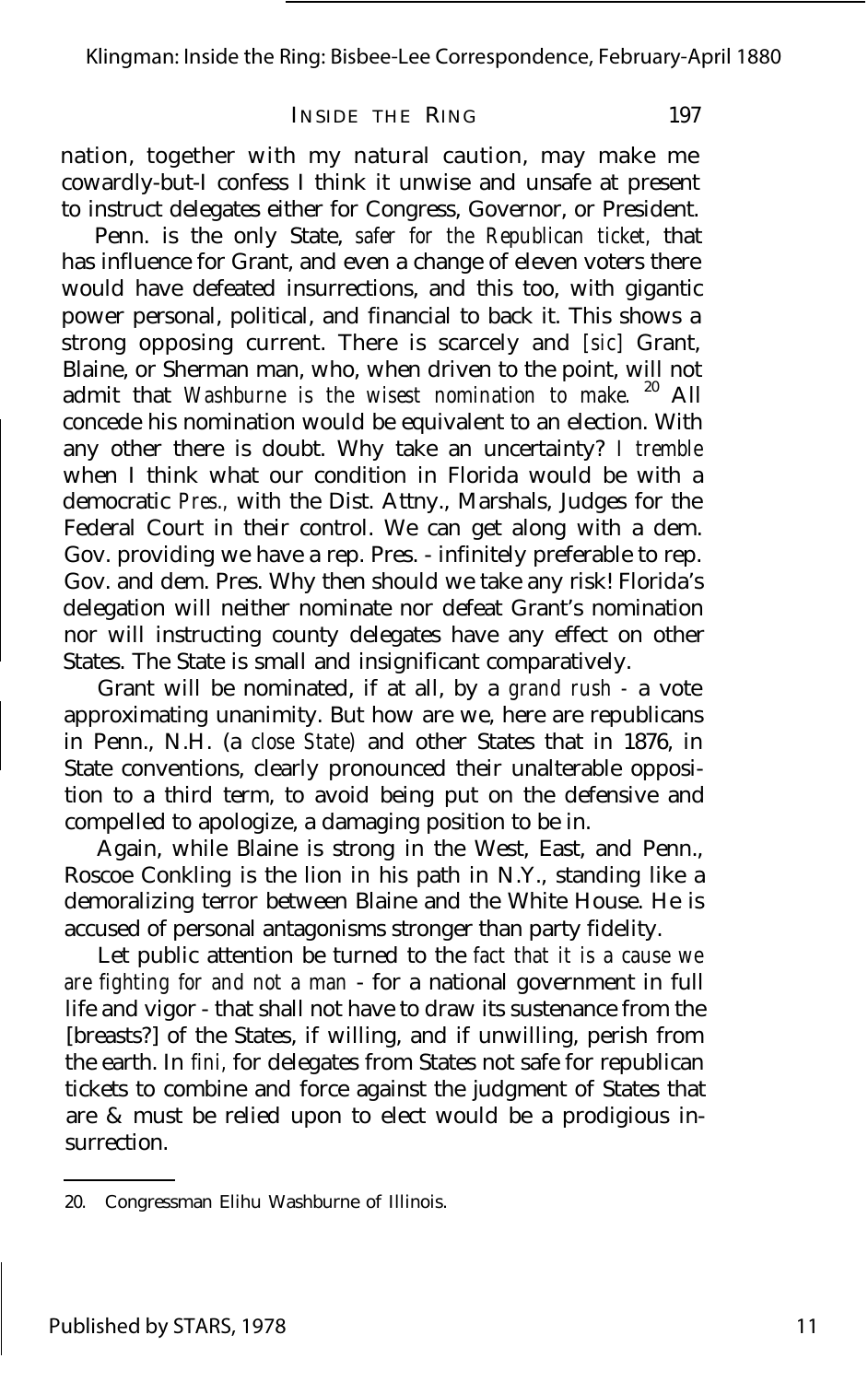# 198 FLORIDA HISTORICAL QUARTERLY

I would make Grant Pres. tomorrow if I could, but I shrink from taking a risk and being placed on the defensive where there is no necessity for it. With Washburne as a candidate, we can be *fiercely* aggressive throughout the campaign. I wish you could agree with me, but I shall not quarrel with you if you don't - *I may err.*

#### H. Bisbee, Jr.

[Author's note: Joseph Lee's letter, March 22, 1880, written to Bisbee is too far damaged to be edited. The onion-skin is blurred almost beyond recognition; however, it is a report to the congressman of the Duval County convention that had been held on March 13. In one portion still partly readable, Lee apparently informed Bisbee of his resentment of Edward M. Cheney, chairman of the Republican state central committee who, according to Lee, claimed that Jacksonville blacks had little influence in state politics. Lee boasted to Bisbee that he had managed, in contrast to Cheney's notion of influence, to have caused Horatio Jenkins to be elected a Florida delegate to the national G.O.P. convention scheduled for Chicago in June 1880.  $21$ ]

## Private Washington, D.C. March 28, 1880

Friend Lee,

Yours of the 22nd at hand. I feel like shaking your hand for what you say about Gen. Jenkins. He is one of the truest and most unselfish republicans in Florida and of more real ability than he is generally credited with. I have helped him all I could since democratic rule. I should like to see him President of the [?] Convention. I regret too *[sic]* see personal antagonisms generated among republicans, but in politics they seem unavoidable. Every person looks upon affairs from a different viewpoint and is too apt to quarrel with his neighbor because he does not agree with him. I have tried to avoid this, but of course if I were wantonly and intentionally provoked-it is human nature to bear it impolitically I think. Cheney is in dead earnest for the success of our party, but he is too apt perhaps to pay too little

<sup>21.</sup> Horatio Jenkins was a Republican carpetbagger who had been an early member of the Union-Republican Club in Jacksonville and had held an appointment as a collector of internal revenue.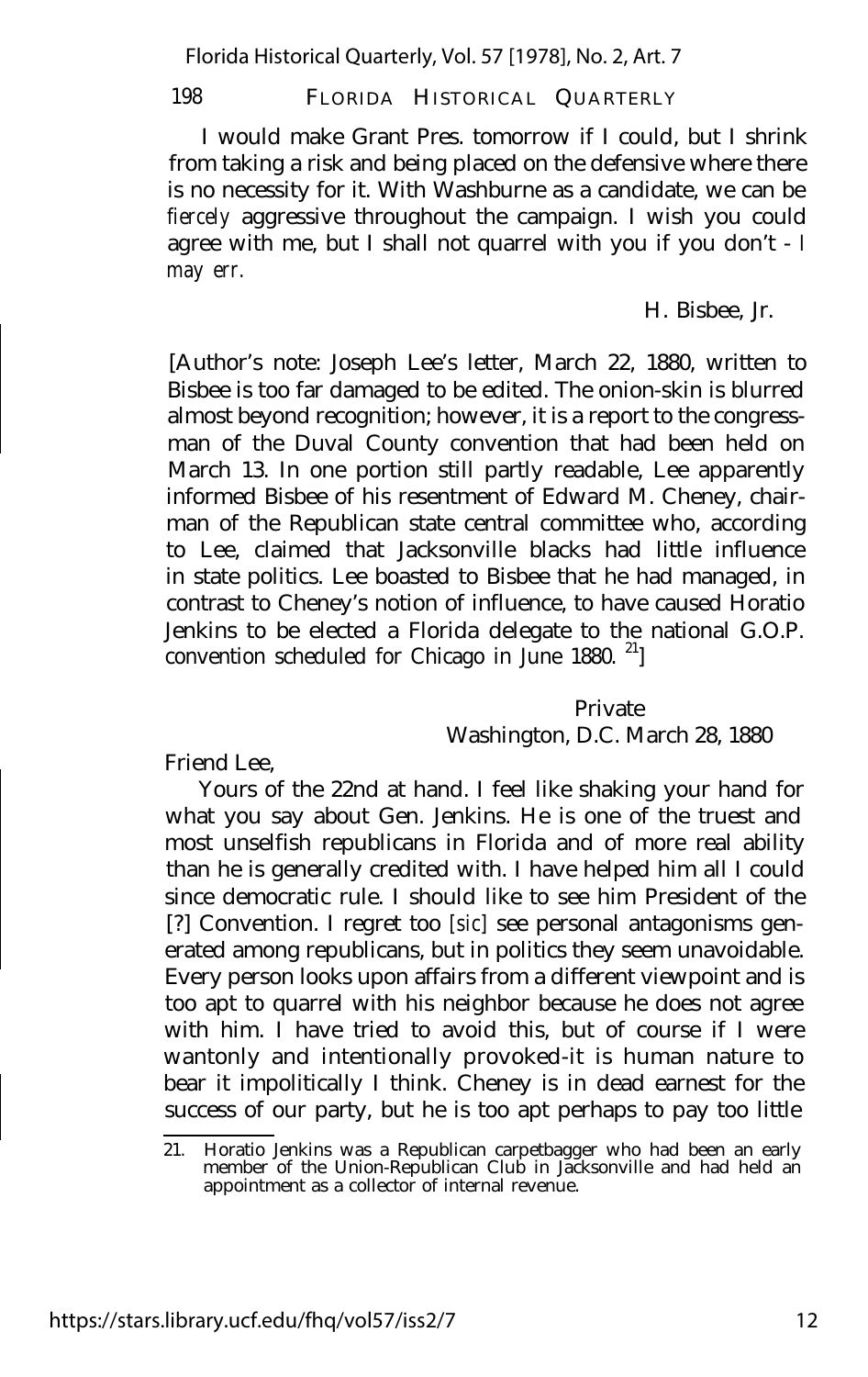respect to the opinions of others. If Duval has a delegate to Chicago, I think you should go, if you want to. The recognized colored leaders should represent their race and our course there. I do not care much who goes, so that they are worthy and intelligent men. Florida will have little if any influence in that convention, and I do not think any of the Southern States should.

I am more concerned about our home affairs and consent that the North should be allowed to elect the *man, who must be elected by their votes,* if at all.

I do not know how far you are personally committed to support Ledwith, but with my view of the requisite conditions and character of our ticket for success, I am constrained to approve his nomination. I did not want to allow any quarrel or rupture in Duval, but my judgement has been and is now against Ledwith's nomination. I believe it would be exceedingly weak. Some are supporting him now as the only means of giving prominence to the Grant boom, but have no confidence in the prospect of his nomination or his capacity to guide the Ship of State if it were possible to elect him. I repeat, I shall not quarrel with those who disagree with me, but I shall oppose his nomination honestly, for the reason I believe it would be an enormous blunder or misfortune. And if I could talk with you I believe I could make you see at least this - I am sincere in it. My view is that the Congressional convention should be called for the 10th of May at Jacksonville. I shall not be present and shall rely only on my friends to represent my wishes. I have no war to make on any men unless they take particular pains to misrepresent and misconstrue in my absence, as I fear a few impotent spirits have done.

Just when I shall come to Fla. I can't say, but hope to before the conventions assemble.

H. Bisbee, Jr.

#### Private Washington, D.C. April 7, 1880

Friend Lee,

I hear that some evil-minded persons are endeavoring to fill your mind with apprehensions that I feel hostile towards you personally, and am going to attack you so. *There is not a word of*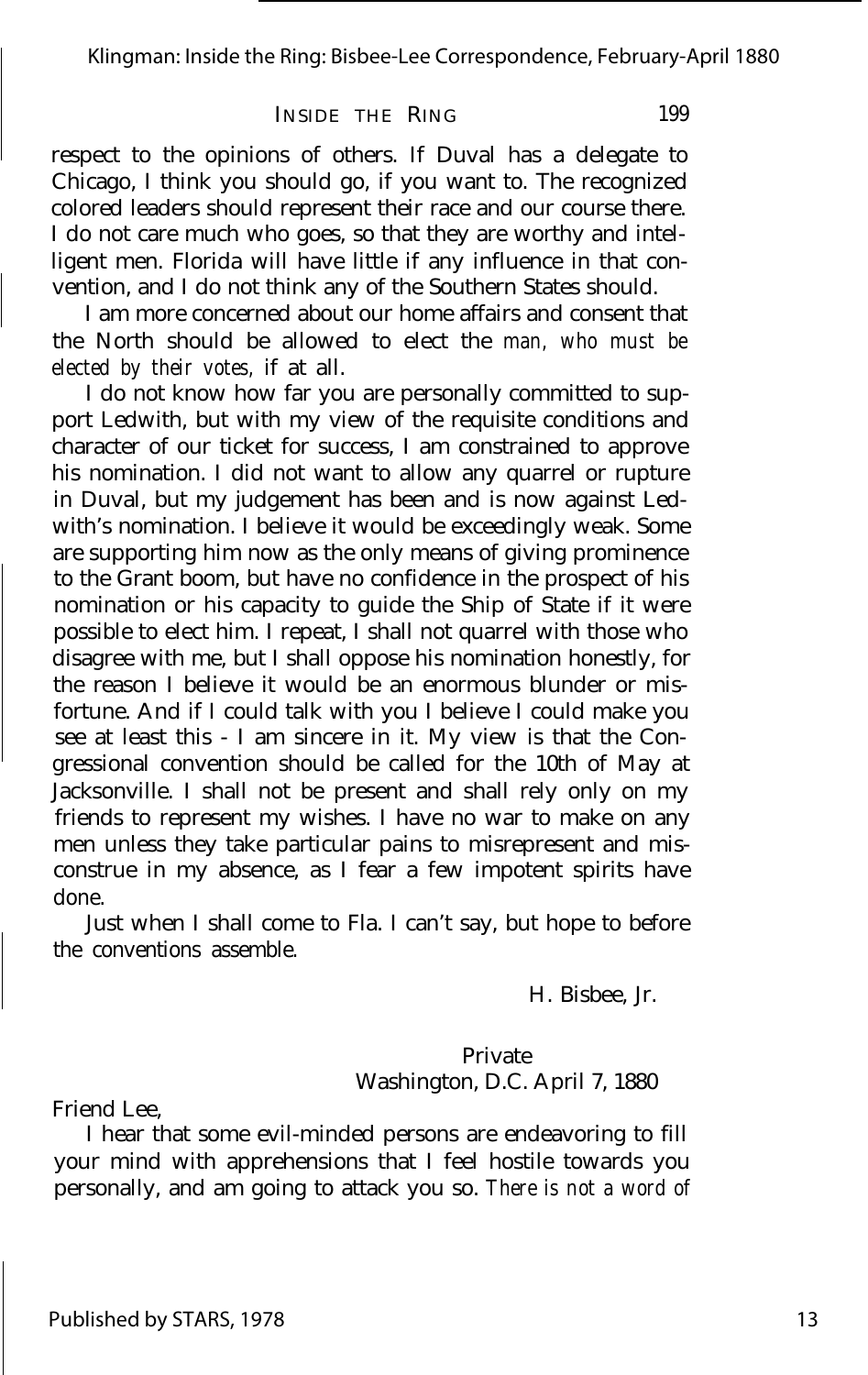*truth in it.* I do not blame you personally for your course of late politically and have repeatedly said so here. As you were situated, I do not see how you could have done otherwise. On the other hand I received a letter I left home for being a Grant man and come to Washington a Grant man, and as I have written and said, would make Grant President for four years from next March, if I had the power.

But-I am surprised at the attitude of the north and west (from which the election votes are to come) towards Grant and no thoughtful man can ponder over the situation without doubting a *democratic President would, I fear, make the South a hell for you & me* and it is the highest patriotism & the highest Statesmanship and devotion to party to avoid taking a risk if possible. For these reasons I wrote you that Washburne was our safest nominee & for these reasons I am opposed to instructing our delegates and not out of hostility of the man, but from the facts.

Then again I come to learn that it is openly asserted that I am a pronounced *Blaine man* in order to injure me with those who are for Grant. *No one has any authority to assert that I am a Blaine man.* I shall do what I can to effect such a nomination as will secure a [?] on the President question and make it a certainty as far as possible that our nominee will be elected and shall guard against enthusiasm for or devotion to me now, warping my judgement. I was abused by democratic newspapers all summer, fall, & winter up to the time this morning, which either to make me distrust you and to convince me that you are doing your utmost to prevent my nomination to Congress.

I do not believe it, as your own letter and those of others are directly to the contrary. And if the time comes when you think party or your personal interest requires that I shall not be nominated, I rely on you to say so to me. Differing with you as to nominations for governor, I frankly wrote you so, and my convictions against Ledwith's nomination do not spring from any prophetic visions or fancies but from my knowledge [?]. [Author's note: There is a large break, probably material lost.]

The latter gentleman I have not seen nor been to his headquarters since in Washington, no matter what any lying whelp may say to the contrary.  $22^{\circ}$ 

<sup>22.</sup> James G. Blaine.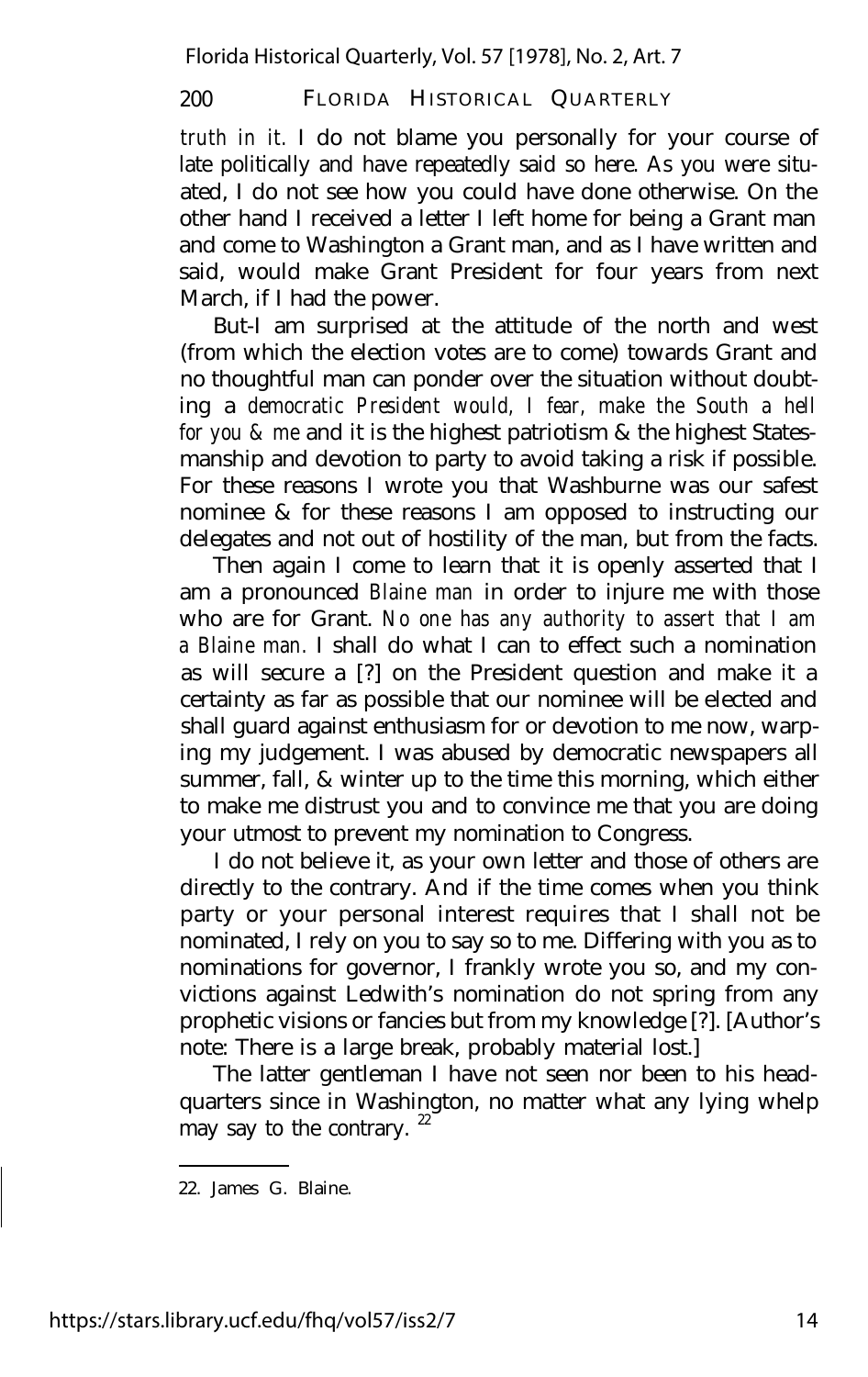Permit me again to repeat what I said in my last-that I wish you could properly remain inactive as to Ledwith's nomination until I can see you.

I notice that Conover has abandoned Sherman.<sup>23</sup> Would be glad to hear on receipt of this. I am determined here to prevent our destruction by democratic federal appointments, and I hope it will not be forgotten by those who think I ought to come home.

H. Bisbee, Jr.

Jacksonville, Fl April 8th, 1880

Dear Colonel:

I received your letters of recent date and should have answered both sooner, especially the first, but that we have been very much engaged in our municipal affairs. As you perhaps have already learned, we have succeeded and the [whole?] of our ticket has been elected. I shall ask to be made City Attorney, but not with any expectation of obtaining it. The City Council will meet tonight, and I shall notice who vote against me and [?] them and their friends in the future. You have not to fear that anything will come from me or my friends injurious to your interests, but you have to watch others, as it were those of your own household. My efforts are going towards your nomination and your election.

Grant or Washburne will offend some but I prefer Grant and like most of my race look to him. I do not know how this delegation will go-instructed or not, but I do not think that it should be understood when they leave for Chicago that they [material destroyed]. The General is making a strong pull and I assure you that it will be hard work to beat him. I went into this fight in earnest & must stay until the man is [material destroyed]. I know him to be a good friend, and think he will make a good Governor. Whoever is nominated, I think, we must all support or elect if possible. Let me hear from you again.

Joseph E. Lee

<sup>23.</sup> Alva A. Knight to Simon B. Conover, March 6, 1880, John Sherman Papers, Library of Congress manuscripts division. Knight's advice to Conover to abandon Sherman because of the overwhelming support of Duval County Negroes for Grant was apparently heeded.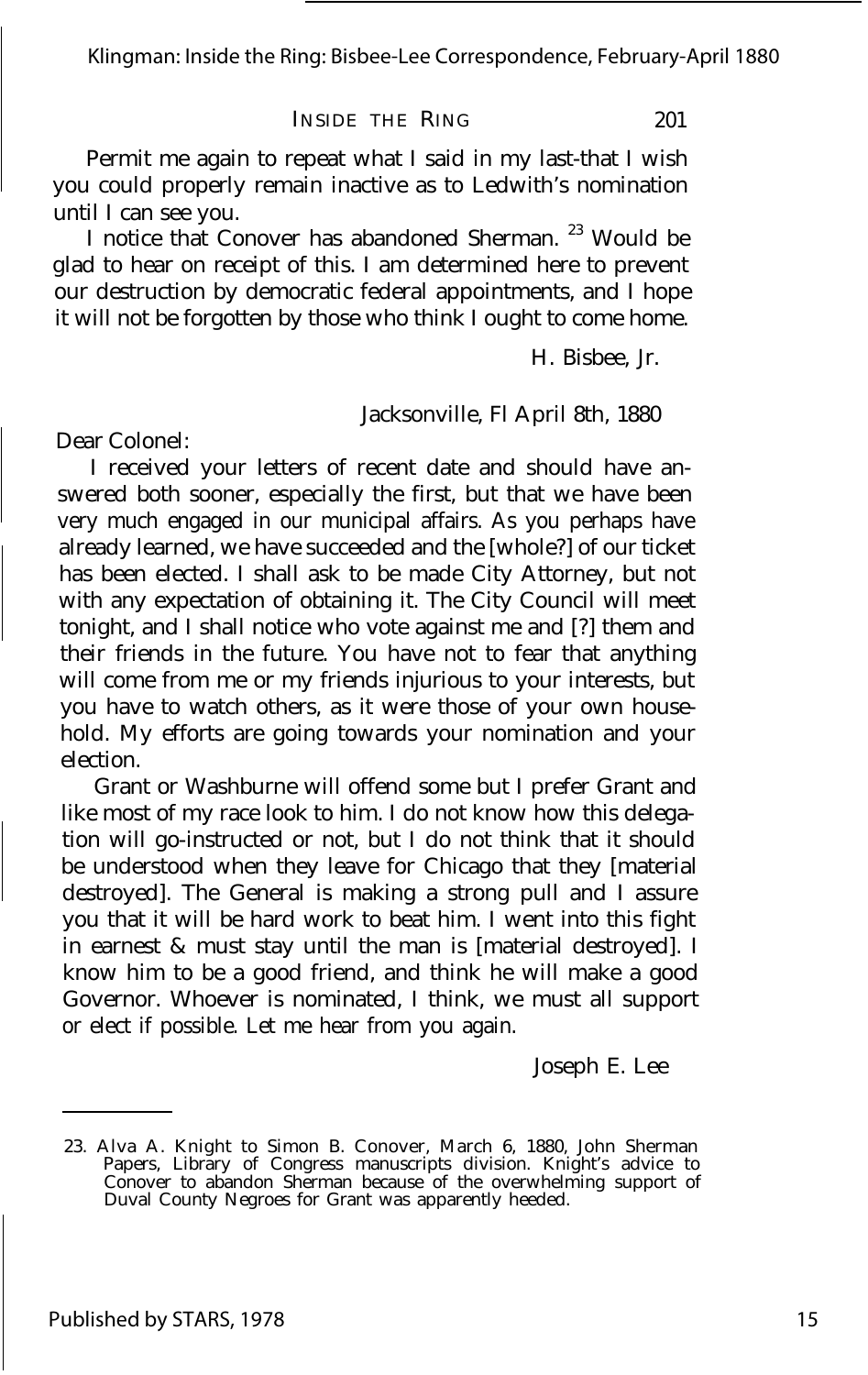Washington, D.C. April 12th, 1880

Friend Lee,

Yours of the 8th at hand. I had heard of our voting in the city and wrote Jenkins immediately to support you for attorney before I knew your position on it. Will write Durkee today.

You ought to have it, and nothing but cowardice will prevent it-at least it seems so to me. Do not misunderstand me as asking you to break any pledge you may have made to Ledwith, or break any promises, if any has been made. One should be certain in making them but when made should be securely kept. After nominations are made, if anyone should bolt, *"Shoot him on the Spot:"*

There may be cases saying ex-chieftains, but they are rare. I have no doubt the nominees, whoever they may be, will be supported by the party. If Ledwith is nominated, he will find no man in the State who will strike harder for him than I shall. But I shall endeavor to secure the nomination [material destroyed] . . . elements of our party and make a stronger governor if one elects him. I thank you for what you say with reference to myself, and in spite of every effort made to cause me to distrust you, my confidence has not been shaken. I understand what you mean when you say I must watch others and they have been watched & will be, and will be found harmless. Every one has the equal right to make his own political bed, but when made he must sleep on it.

As to the Presidential questions, before our convention meets, Grant will either be deemed nominated or will be out of the race entirely. Thurlow Weed's letter in last Friday's *Tribune* - an old, true, and [?] friend of Grant, has proven a heavy blow against the latter.<sup>24</sup> I was quite surprised to see it.

H. Bisbee, Jr.

#### *Private*

#### Washington, D.C. April 13th 1880

Friend Lee,

In further answer to your last, I wish to say a word with refer-

<sup>24.</sup> Although New York Republican strongman Thurlow Weed opposed Grant, at the national convention in Chicago in June, Grant remained a strong candidate for a third term, leading Blaine and others from the second through the twenty-eighth ballots; see Mayer, *The Republican Party,* 201.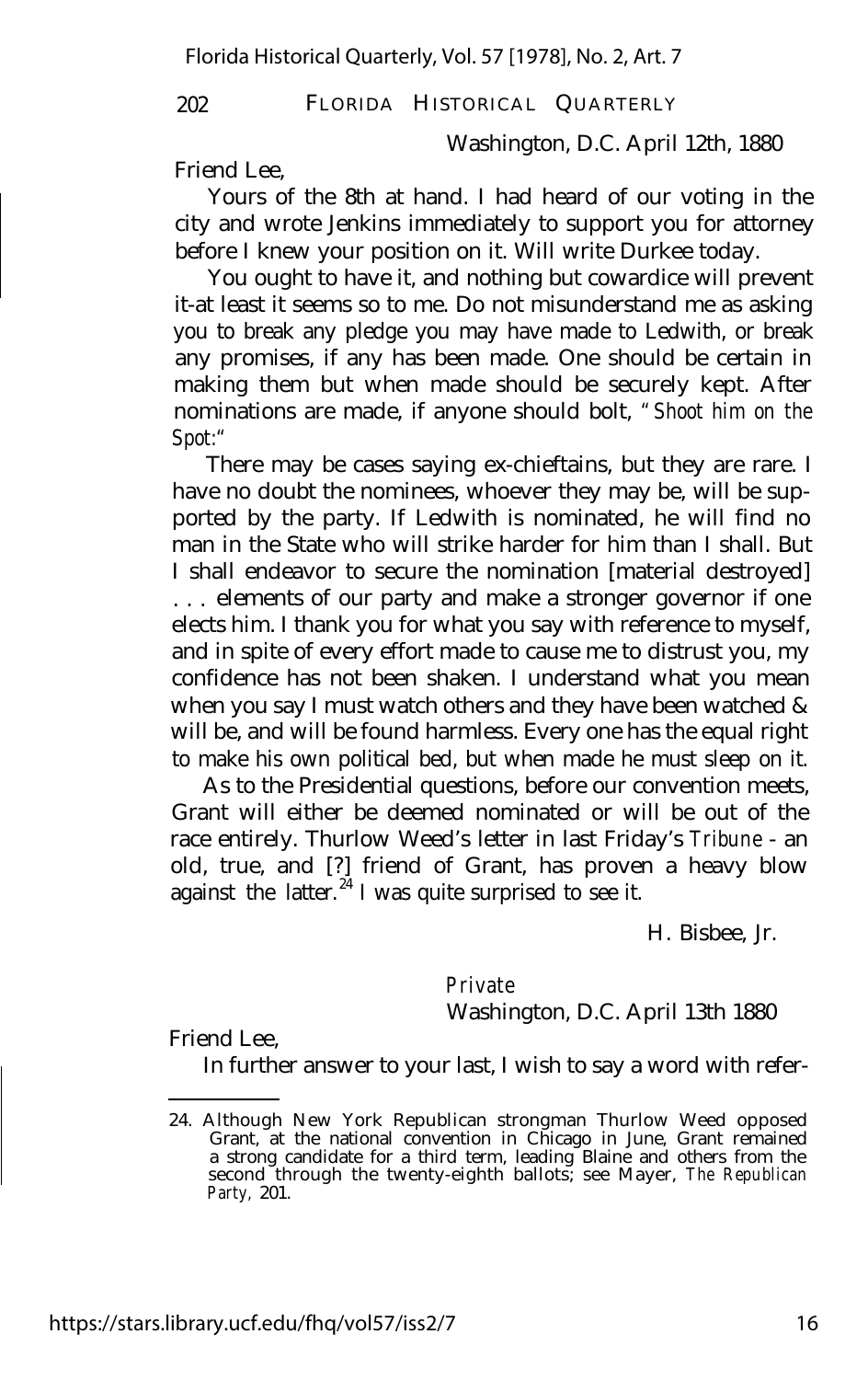#### INSIDE THE RING 203

ence to instructing delegates. We should elect men that will not barter & sell, and say to them, "at your peril, be true to the cause you represent, and if you barter and trade, your political grave will be ready on your return." While the sentiment among Florida republicans is understandably for Grant, in view of the revolution in public sentiment which is evidently going on in the republican States north, I think it unwise [?] instruct. A convention should be a *deliberative body* and with positive instructions there is no reason for deliberation. I hope you will form a convention in Duval to be held late in April or the first of May. Indeed, it seems to me, that if the convention is held as late as the 8th of May, we shall have a more active expression of sentiment than at an early day.

As far as my nomination is concerned, I want people to have ample time to consider and ponder over it. It seems to me from all I can hear that there is too much confidence of success. This may be a course of danger, and I see no ground for such confidence especially in our district, which is close and nip & tuck at best. If we can get our voters registered in the first district there is a fair margin for accidents, I am

#### H. Bisbee, Jr.

Events that followed the time frame of this correspondence provided both Bisbee and Lee with partial victories. Simon Conover won the Republican gubernatorial nomination, but William Ledwith was nominated as the party's candidate for lieutenant-governor. However, once the Democrats settled upon William Bloxham as their gubernatorial candidate, there was little doubt about the outcome of the election. He carried thirtythree of Florida's thirty-nine counties and won a popular vote margin of more than  $5,000$  votes.  $25$ 

Neither Ulysses Grant nor Elihu Washburne received the G.O.P. nomination for the presidency at the June national Republican convention, nor did John Sherman or James G. Blaine. <sup>26</sup> The candidate was Senator James Garfield, a dark horse from Ohio who won on the thirty-sixth ballot.

Bisbee did win renomination to Congress and, despite a con-

<sup>25.</sup> Tallahassee *Weekly Floridian,* December 28, 1880.

<sup>26.</sup> Mayer, *The Republican Party,* 201.